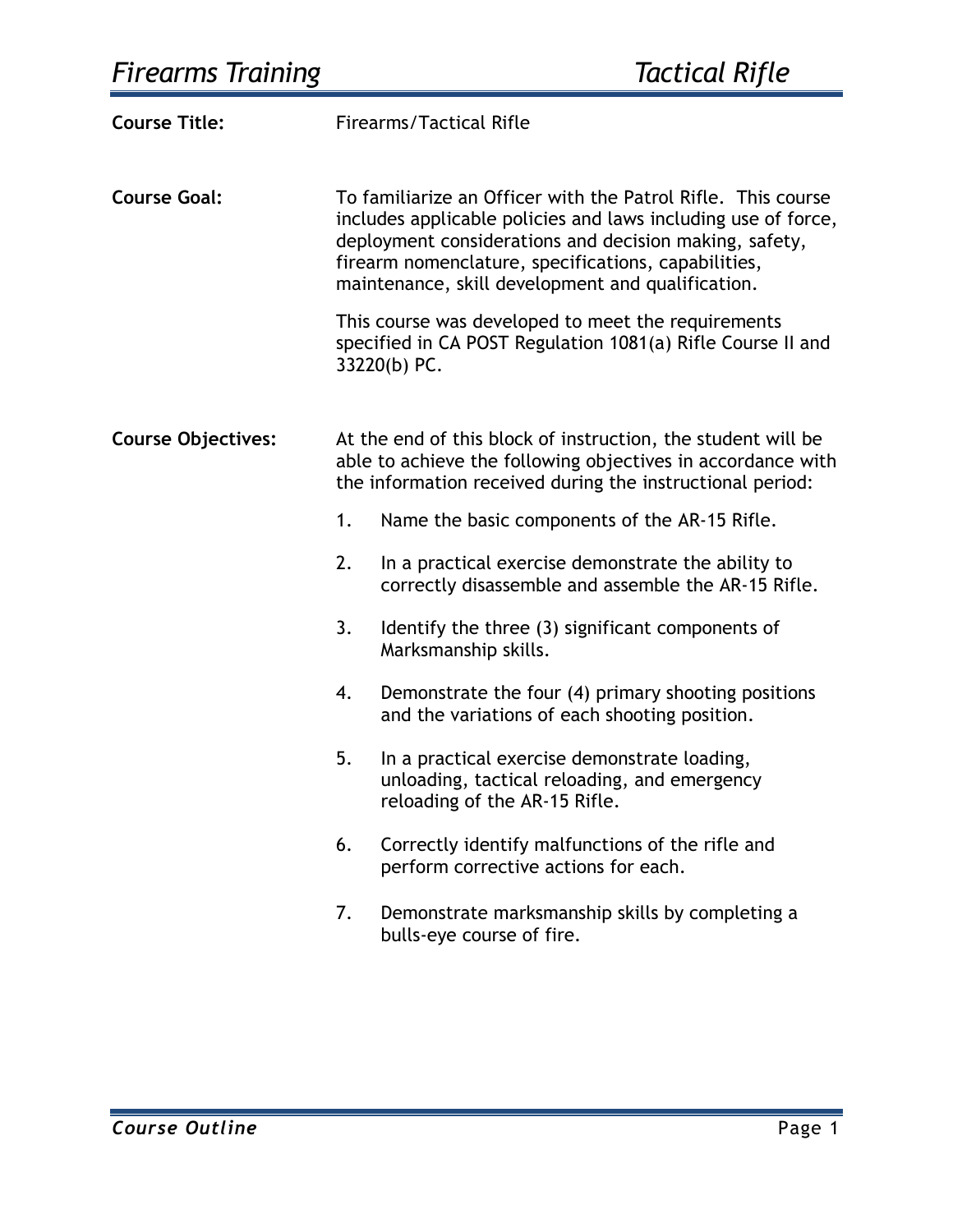# *Firearms Training Tactical Rifle*

| Hours:                       | Sixteen (16)                                                                                                                                                                                                                                                                 |  |
|------------------------------|------------------------------------------------------------------------------------------------------------------------------------------------------------------------------------------------------------------------------------------------------------------------------|--|
| <b>Instructional Method:</b> | Lecture / Demonstration / Practical Exercise                                                                                                                                                                                                                                 |  |
| <b>Materials Required:</b>   | Lesson Plan<br>Pen/Note Pad<br>Complete Duty Belt<br>AR-15 Rifle w/Dummy Ammunition                                                                                                                                                                                          |  |
| <b>Prepared By:</b>          | Sgt. Kristofer Jenny                                                                                                                                                                                                                                                         |  |
|                              | Napa Police Department                                                                                                                                                                                                                                                       |  |
| Date Prepared:               | April 15, 2016                                                                                                                                                                                                                                                               |  |
| <b>Required Content:</b>     | <b>CA POST Commission Regulation 1081</b>                                                                                                                                                                                                                                    |  |
|                              | 1. Law Update<br>2. Review of Use of Force Issues, Agency Policies and<br>Mission<br>3. Safety Issues<br>4. Nomenclature, Specifications and Capabilities<br>5. Firearm Care, Breakdown and Cleaning<br>6. Tactical Considerations<br>7. Skill Development and Qualification |  |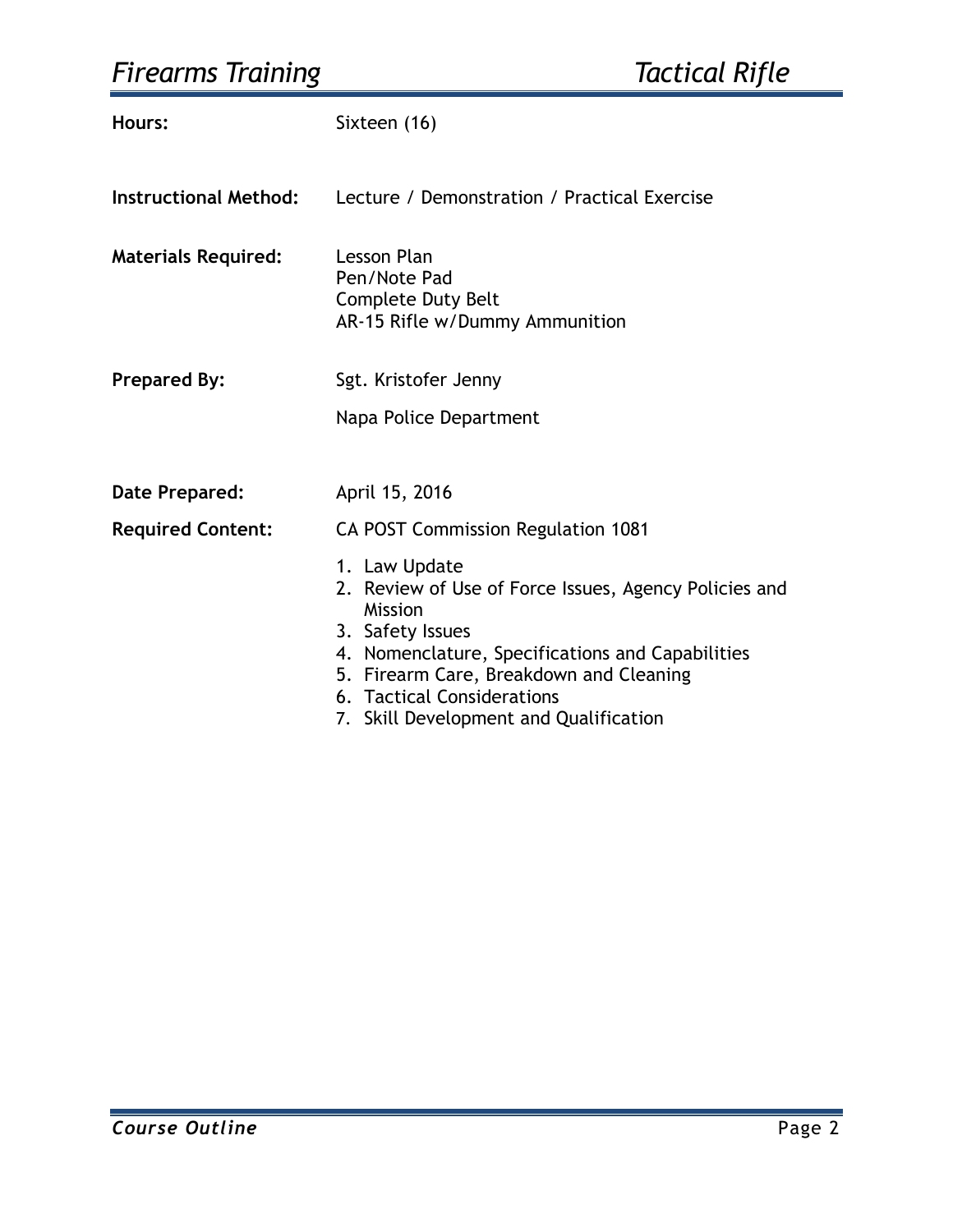**Expanded Course Outline:**

# **I.** *Safety and Range Rules*

### **A. The four fundamental rules of firearms safety**

- 1. Treat all firearms as if they are loaded
- 2. Always keep the firearms pointed in the safest possible direction
- 3. Always keep fingers off the trigger until ready to fire the firearm
- 4. Be sure of the target and what's beyond it before firing the firearm

### **B. Basic safety guidelines to be followed at a firing range**

- 1. When entering the firing range
- 2. On the firing line
- 3. When handguns are un-holstered
- 4. Weapons clearing areas
- 5. Dry practice safety considerations

### **C. Safety precautions for proper storage of firearms (DGO 312.5)**

- 1. Keep all firearms inaccessible from children and other unauthorized persons
- 2. Store ammunition separately from firearms
- 3. Take all precautions against theft by storing firearms in a secure location, a locked container, with a locking device or disassembled

# *II. Laws and Department Policy*

### **A. NPD General Orders related to firearms**

- 1. DGO 300 Use of Force
- 2. DGO 300.4 Use of Deadly Force
	- a. Self-defense
	- b. Defense of Others
	- c. Stop Dangerous Animals
	- d. Euthanizing injured animals
- 3. DGO 312 Firearms
	- a. Authorized Firearms
		- (i) Pistol
		- (ii) Shotgun
		- (iii) Carbine
		- b. Firearms Qualification
			- (i) Range score sheets
		- c. Flying While Armed
		- d. Carrying Firearms out of State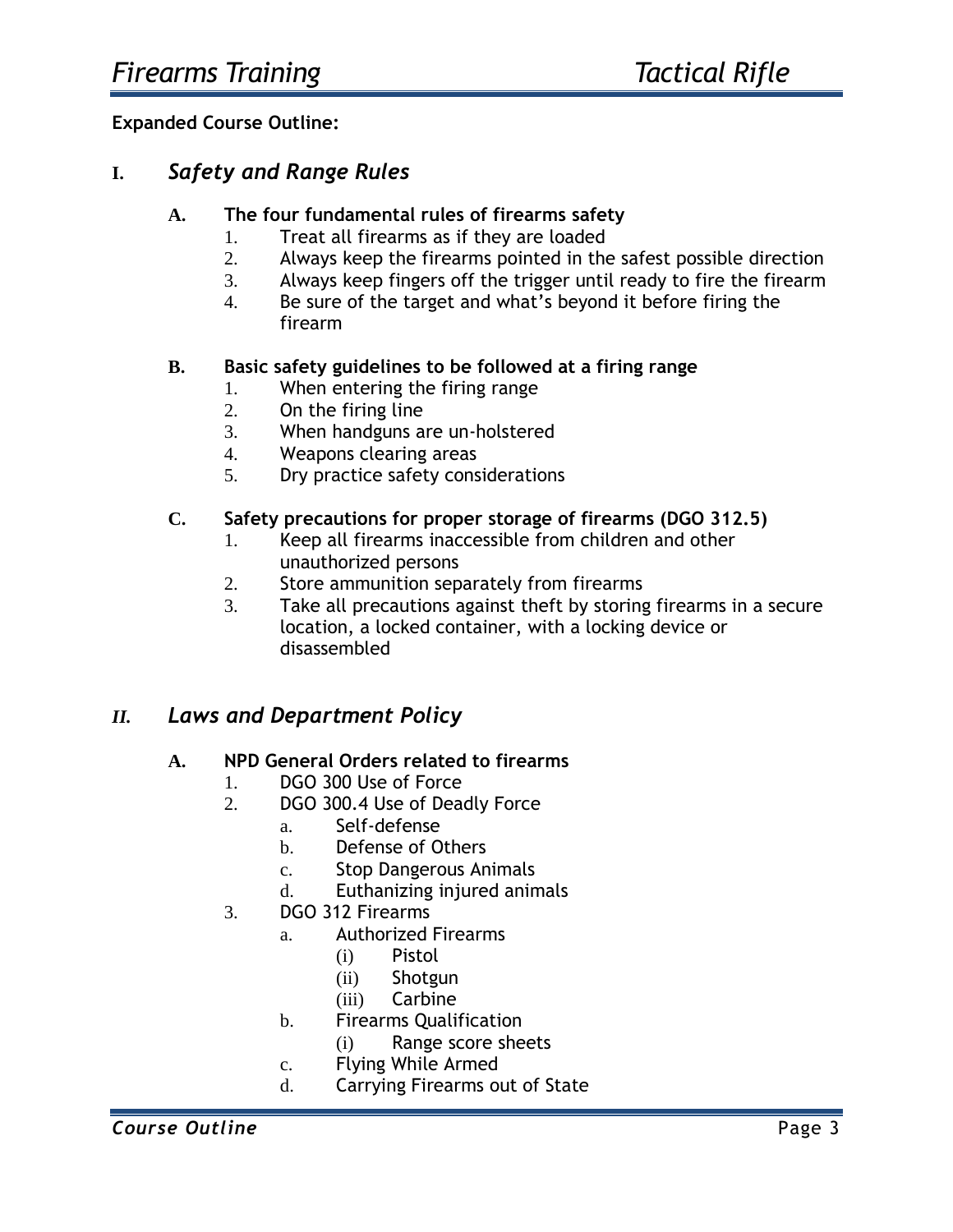### **B. State Laws**

- 1. 835a PC
- 2. 33220(b) PC
- 3. 32610 (b) PC
- 4. 30630 PC

### **C. Case Law**

- 1. Graham v. Connor
- 2. Tennessee v. Garner
- 3. Hayes v. County of San Diego

# **III.** *AR-15 Carbine Nomenclature, Specifications and Capabilities*

### **A. Basic nomenclature of an AR-15 carbine and magazine**

- 1. Primary components and their functions
	- a. Upper Receiver Group
	- b. Lower Receiver Group
	- c. Bolt Carrier Group
	- d. Magazine
- 2. Steps for loading/unloading
- 3. Steps for rendering the AR-15 carbine safe
- 4. Car carry ready

### **B. Cycle of operation for the AR-15**

- 1. Firing
- 2. Unlocking
- 3. Extracting
- 4. Ejecting
- 5. Cocking
- 6. Feeding
- 7. Chambering
- 8. Locking

### **C. Carbine ballistics**

- 1. Internal Ballistics
- 2. External Ballistics
- 3. Terminal Ballistics

### **D. Short-Barreled Rifle Considerations**

- 1. Legal 33220(b) PC
- 2. Safety Firearms Rule #2
- 3. Ballistic Limitations
	- a. External Ballistics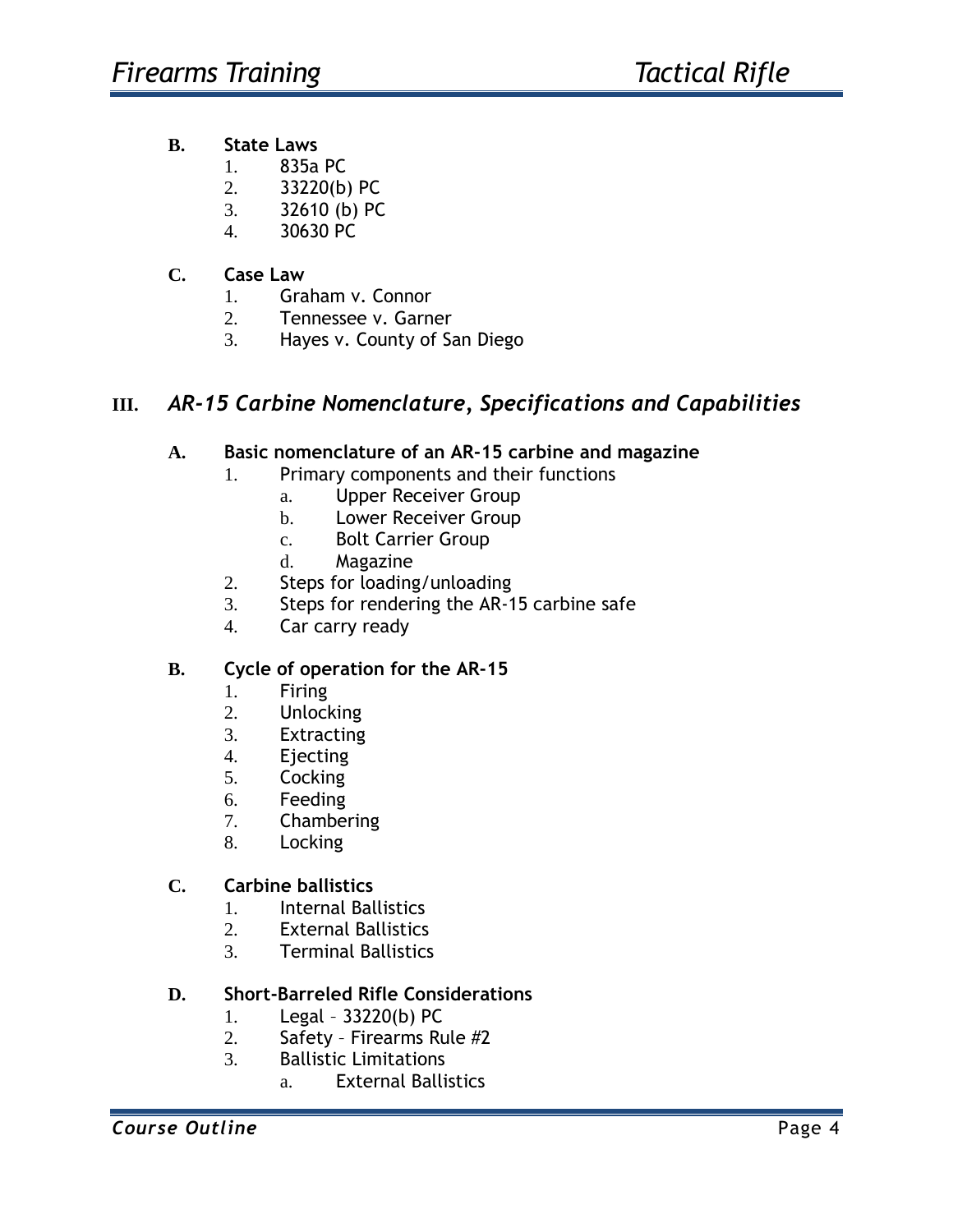- b. Terminal Ballistics
- 4. Use of the Surefire Suppressor
	- a. Mounting / Dismounting
		- b. Zero shift
- 5. Select-fire weapons

# *IV. AR-15 Disassembly / Assembly and Maintenance*

### **A. Safety Inspection**

- 1. Barrel
- 2. Lower receiver
- 3. Sights
- 4. Upper receiver
- 5. Bolt carrier group
- 6. Magazine

### **B. Disassembly of the AR-15**

- 1. Clearing procedures
- 2. Upper receiver
- 3. Bolt carrier group
- 4. Lower receiver
- 5. Magazine

### **C. Cleaning the AR-15**

- 1. Upper receiver
	- a. Barrel
- 2. Bolt carrier group
- 3. Lower receiver
	- *a.* Trigger assembly
- 4. Magazine

### **D. Reassembly of the AR-15**

- 1. Magazine
- 2. Lower receiver
- 3. Upper receiver
- 4. Bolt carrier group
- 5. Function check

# *V. AR-15 Carry Positions and Manipulations*

### **A. Shooting / Carry Positions**

- 1. Standing Position (off-hand)
	- a. Field carry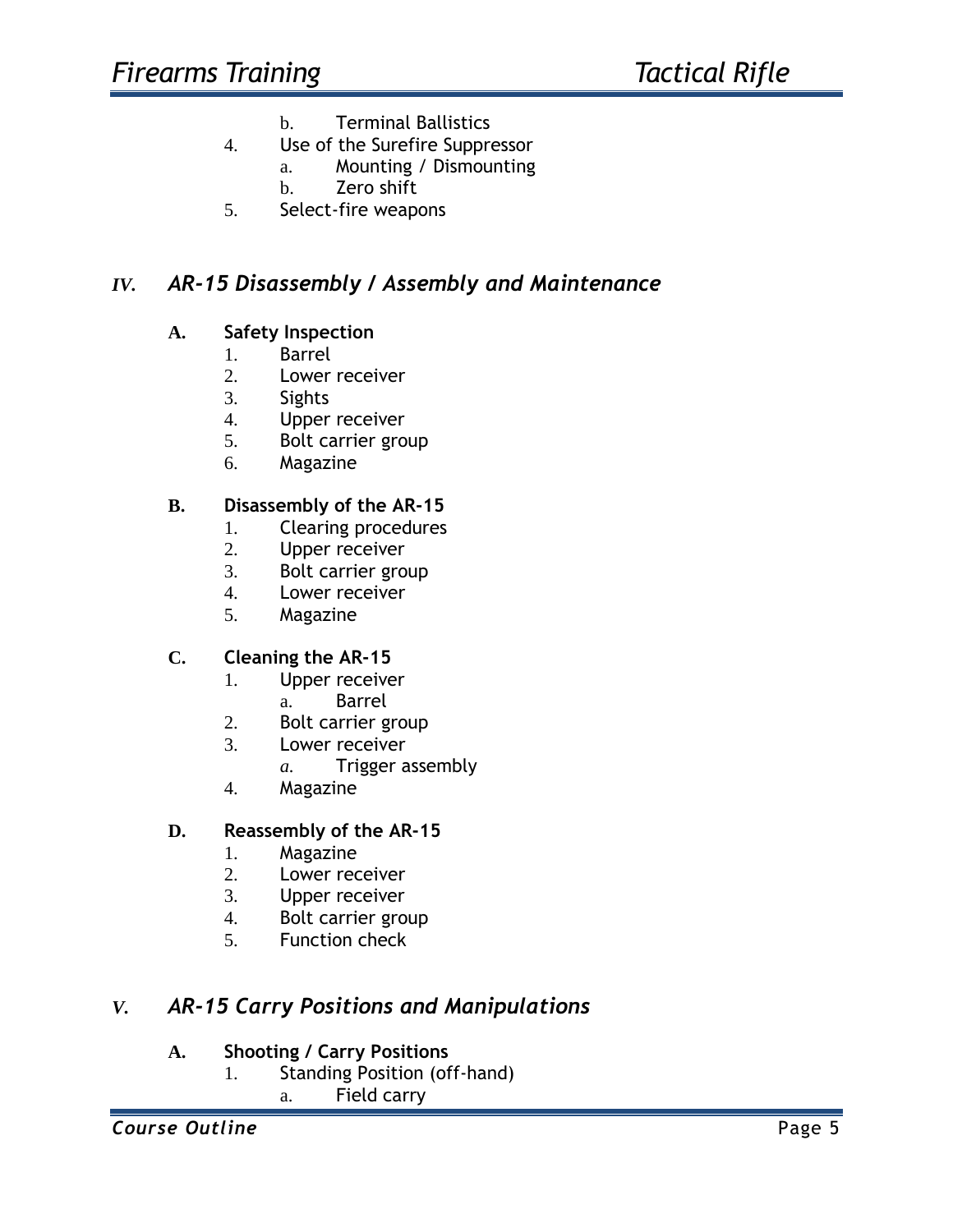- b. Tactical carry
- c. Low ready
- d. Indoor ready
- 2. Sling Mounts / Dismounts
	- a. Carry strap
	- b. 3-point sling
	- c. American carry
	- d. African carry
- 3. Kneeling
	- a. High Kneel
	- b. Brace Kneel
	- c. Double Kneel
	- d. Squatting
- 4. Prone
	- a. Rollover Prone
	- b. Straight Prone
- 5. Transitions
	- a. Pistol / secondary weapon
	- b. Non-dominant side shooting
- 6. Close Quarters Techniques
	- a. Index
	- b. Stock over shoulder

### **B. Malfunctions**

- 1. Class 1 failure to feed / fire / extract a. Immediate action
- 2. Class 2 failure to eject
	- a. Immediate action
- 3. Class 3 double feed
	- a. Immediate action

# *VI. AR-15 Deployment and Tactical Considerations*

### **A. When to deploy the rifle**

- 1. Subject armed with a firearm / deadly weapon
- 2. Subject at a distance beyond ~17 yards (50 feet)
- 3. Subject wearing body armor
- 4. Role as part of Designated Apprehension Team

### **B. Low light engagements**

- 1. Physiology low light and the human eye
	- a. Rods / cones
	- b. Rhodopsin
	- c. Light adaptation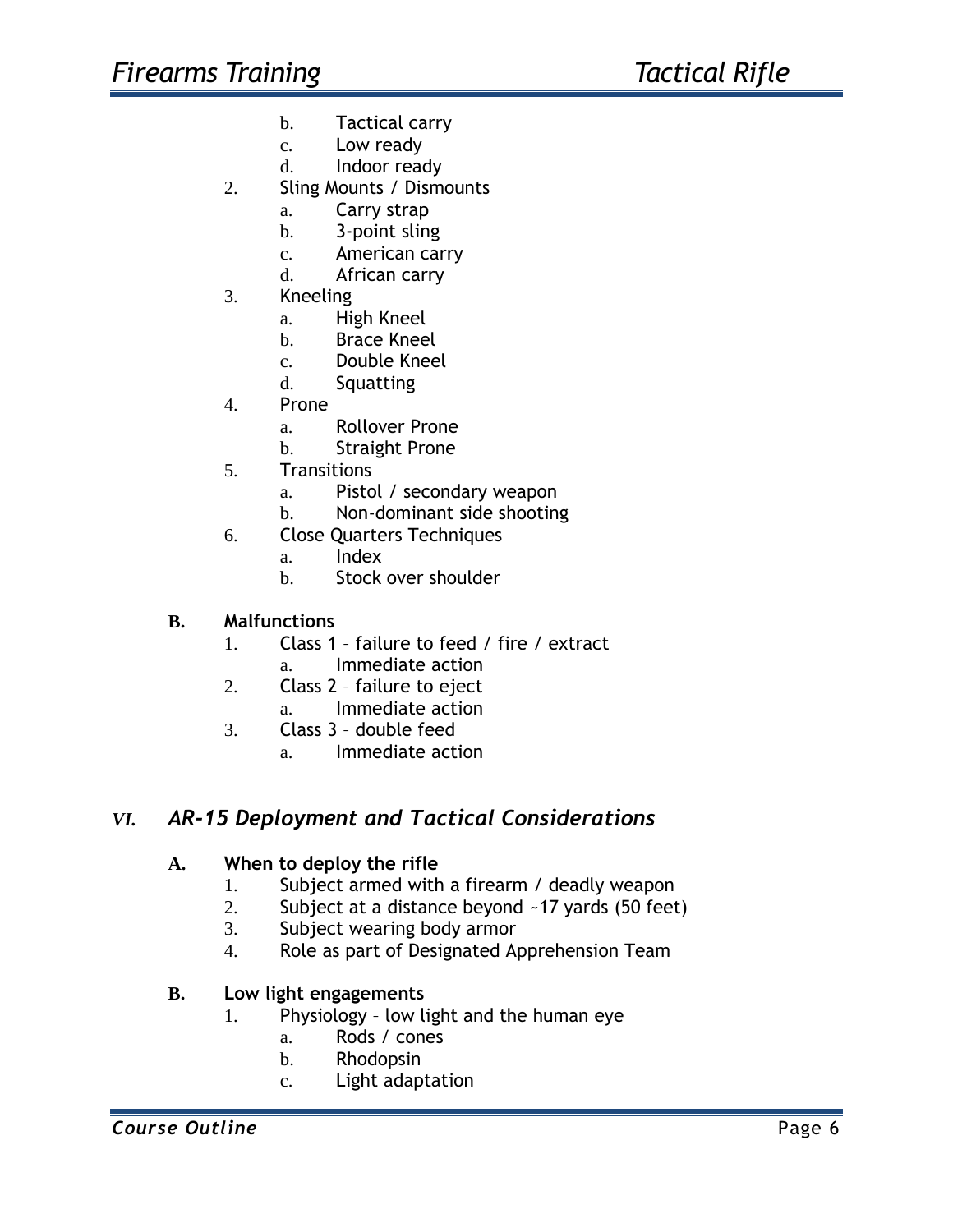- 2. Tactical light / Flashlight
	- a. Lumens / Candle power
	- b. Bezel / tail-cap activations
	- c. Long gun techniques
		- (i) Weapon mounted lights
		- (ii) FBI modified
		- (iii) Harries (modified)
- 3. **Principles of low-light engagements**
	- a. Fundamentals tactical concepts
	- b. Use of cover / concealment

## *VII. Live fire exercises – Carbine*

### **A. Zeroing procedures**

- 1. Practical zero distance 50 yards
	- a. Short-barreled rifle 50 yards
- 2. Sight adjustment
- 3. Day / night peep sight

### **B. Engagements from 3-100 yards**

- 1. Double tap
- 2. Head shots
- 3. Failure drill
- 4. Shooting from intermediate / atypical positions
- 5. Shooting from behind cover / concealment
- 6. Multiple target engagements
- 7. 30 round Bullseye course
- 8. Carbine bounce drill

#### **C. Malfunctions and immediate action**

- 1. Transitions
- 2. Class 1
- 3. Class 2
- 4. Class 3

### **D. Shooting on the move**

- 1. Pivots
- 2. Closing
- 3. Withdrawing (rearward movement)
- 4. Shooting at moving targets
- 5. Shooting at moving targets while moving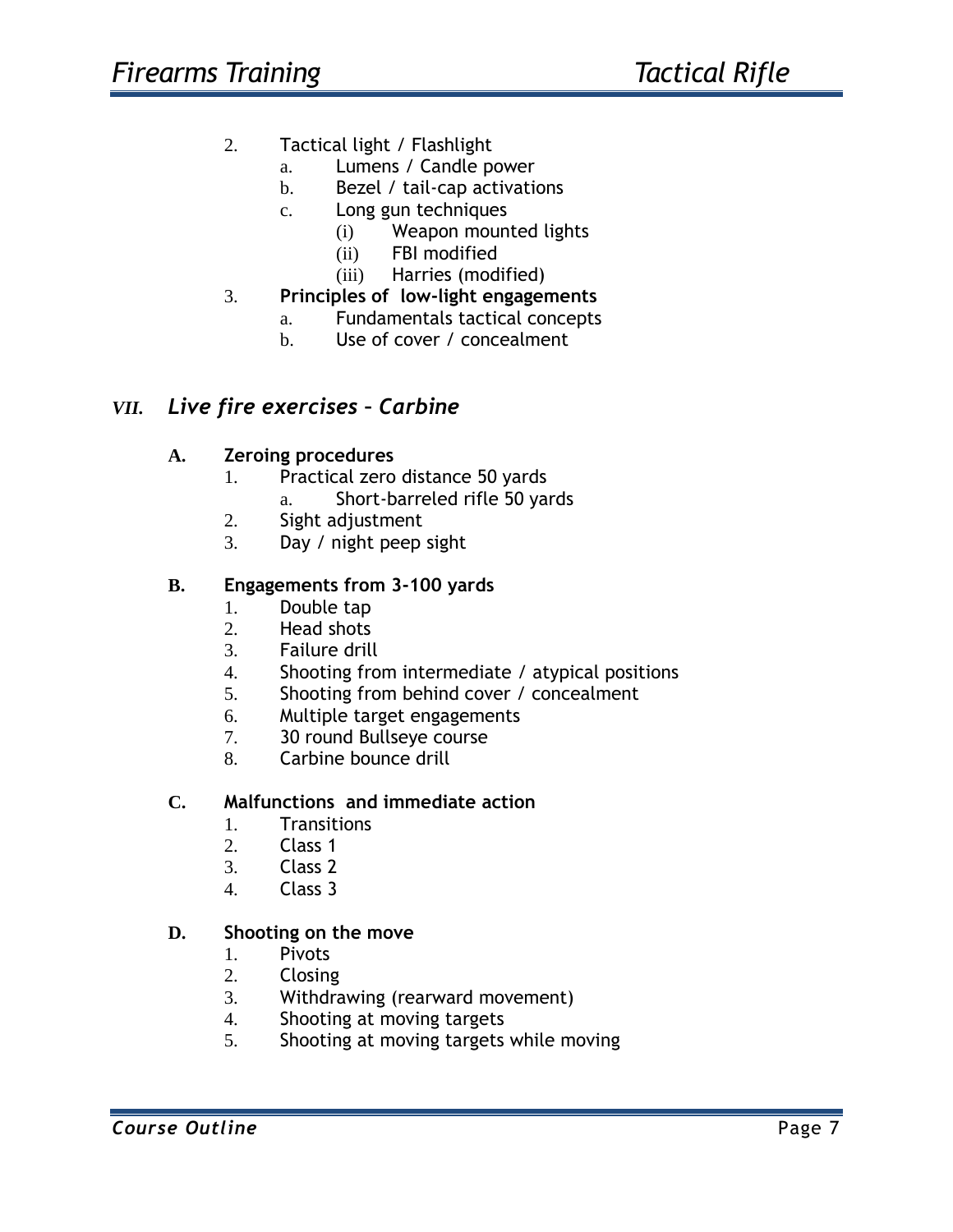# *VIII. Qualification and Examination*

### **A. Carbine Bullseye 30 round course**

- 1. Officer must adhere to all range and firearms safety rules
- 2. NRA 50' pistol bullseye target used for scoring
- 3. String 1 start at low ready position, 10 rounds in 4 minutes from the 50 yard line
- 4. String 2 start at low ready position, 5 rounds in 15 seconds from the 30 yard line
- 5. String 3 repeat string 2
- 6. String 4 start at low ready position, 5 rounds in 10 seconds from the 30 yard line
- 7. String 5 repeat string 4
- 8. Scoring: Passing score of 70% (210/300) with all 30 rounds on target
- 9. Failure to meet time constraints, minimum score or all rounds on target results in a fail. Remedial training will be provided and the officer can re-shoot the course until a passing score is obtained

### **B. Carbine Bounce drill**

- 1. Officer must adhere to all range and firearms safety rules
- 2. Three IPSC silhouette targets (T1 T3). Three shooting positions are spread out laterally at the 25 yard line. T1-5 yards away, T2- 15 yards away and T3-25 yards away. Carbine is loaded with 15 rounds. Time limit of 30 seconds.
- 3. On start command officer engages T1 with 5 rounds and moves to position 2. At position 2, officer assumes an intermediate position and engages T2 with 5 rounds, then moves to position 3. At position 3, officer assumes a prone position and engages T3 with 5 rounds.
- 4. Scoring: Passing score of 11 of 15 hits in A/B/C zone of target. All 15 rounds must be on target.
- 5. Failure to meet time constraints, minimum score or all rounds on target results in a fail. Remedial training will be provided and the officer can re-shoot the course until a passing score is obtained

### **C. Non-Qualification (DGO 312.6)**

- 1. Must complete training to carry Patrol Rifle (DGO 312.6.1)
- 2. Additional remedial training
- 3. Admin memo
- 4. Range credit